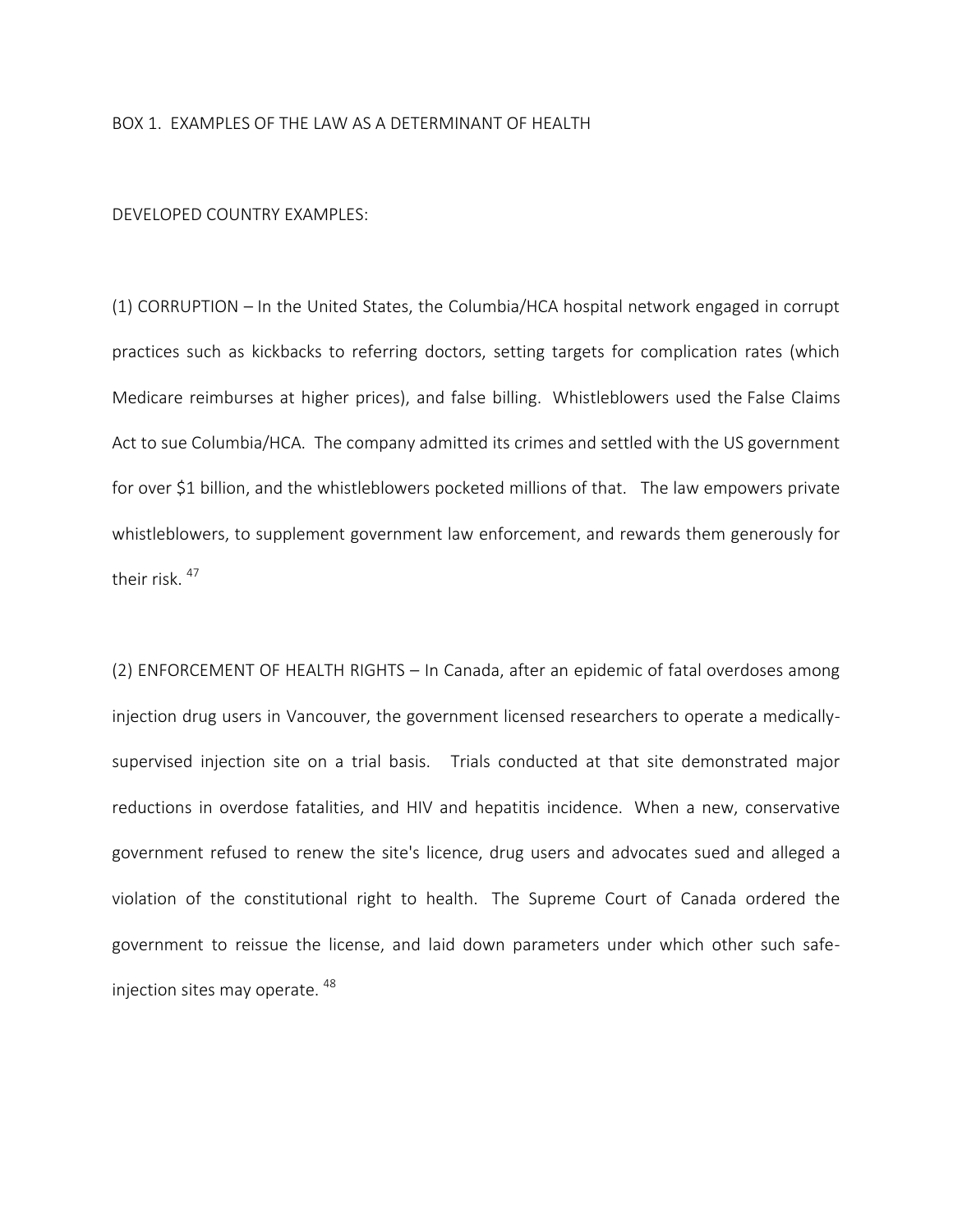(3) EQUITY - In Saudi Arabia, women broadly lack equality of rights and social opportunities or protection under law. Saudi women cannot be admitted to government hospitals without a male guardian, and have limited autonomy over care, particularly in reproduction. These constraints are reflected in many health comes, such as a much higher rate of obesity in women compared to men, and below-average rates of maternal and child mortality ratio compared to other developed countries.<sup>49</sup>

## DEVELOPING COUNTRY EXAMPLES:

(1) CORRUPTION – In Kenya, employees of the National AIDS Control Council (NACC) used public funds for private gain. The director, Margaret Gachara, paid herself a salary seven-fold higher than her entitlement, and other NACC employees diverted funds for private utility bills. Some \$48 million of British aid money was unaccounted for. Ms. Gachara was ordered to refund \$340,000 and sentenced to jail, but the legal outcome was subverted by a presidential pardon that freed her after only a few months. The other officials went unpunished.<sup>47</sup>

(2) ENFORCEMENT OF HEALTH RIGHTS – In India, the government's long failure (or refusal) to pass tobacco control legislation led to a court challenge, in which it was argued that the secondhand smoking violated the right to life in the Constitution. The High Court agreed and ordered a ban on smoking in public places in Kerala. Later, the Supreme Court of India extended the ban nationwide, and the government followed-up with comprehensive tobacco control legislation. $50$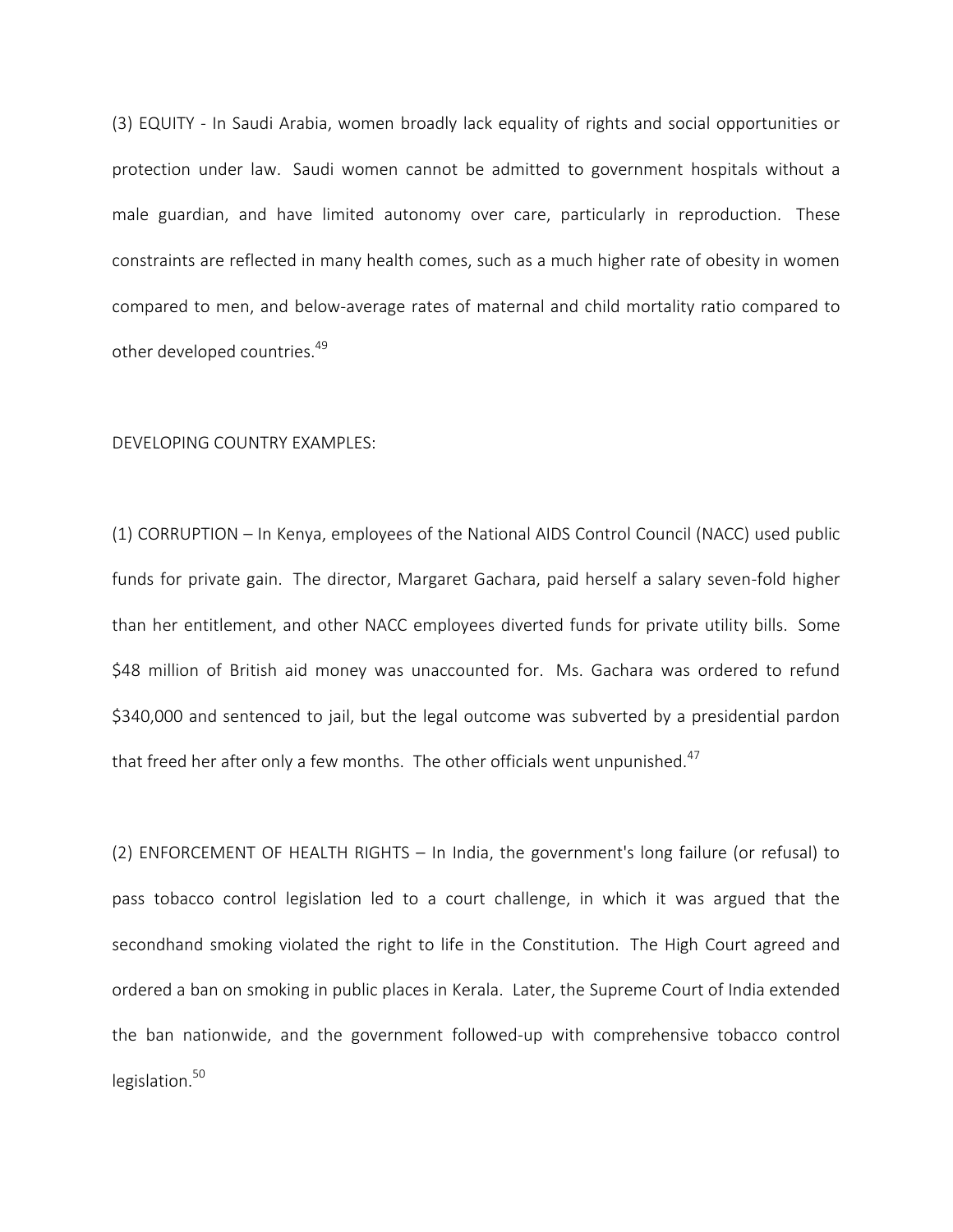(3) EQUITY - in Brazil, where overall health equity is poor, the federal government in 2003 introduced a conditional cash transfer for low-income households known as *Bolsa Família*, which legally and administratively merged four already-existing social benefits spread across government departments. Eligible families qualified for payments of up to \$175 monthly if children are kept in school and receive routine paediatric care. Child mortality of poverty-related causes dropped significantly in the new administrative scheme, with the largest gains in municipalities that made most use of Bolsa Familia. <sup>51</sup>